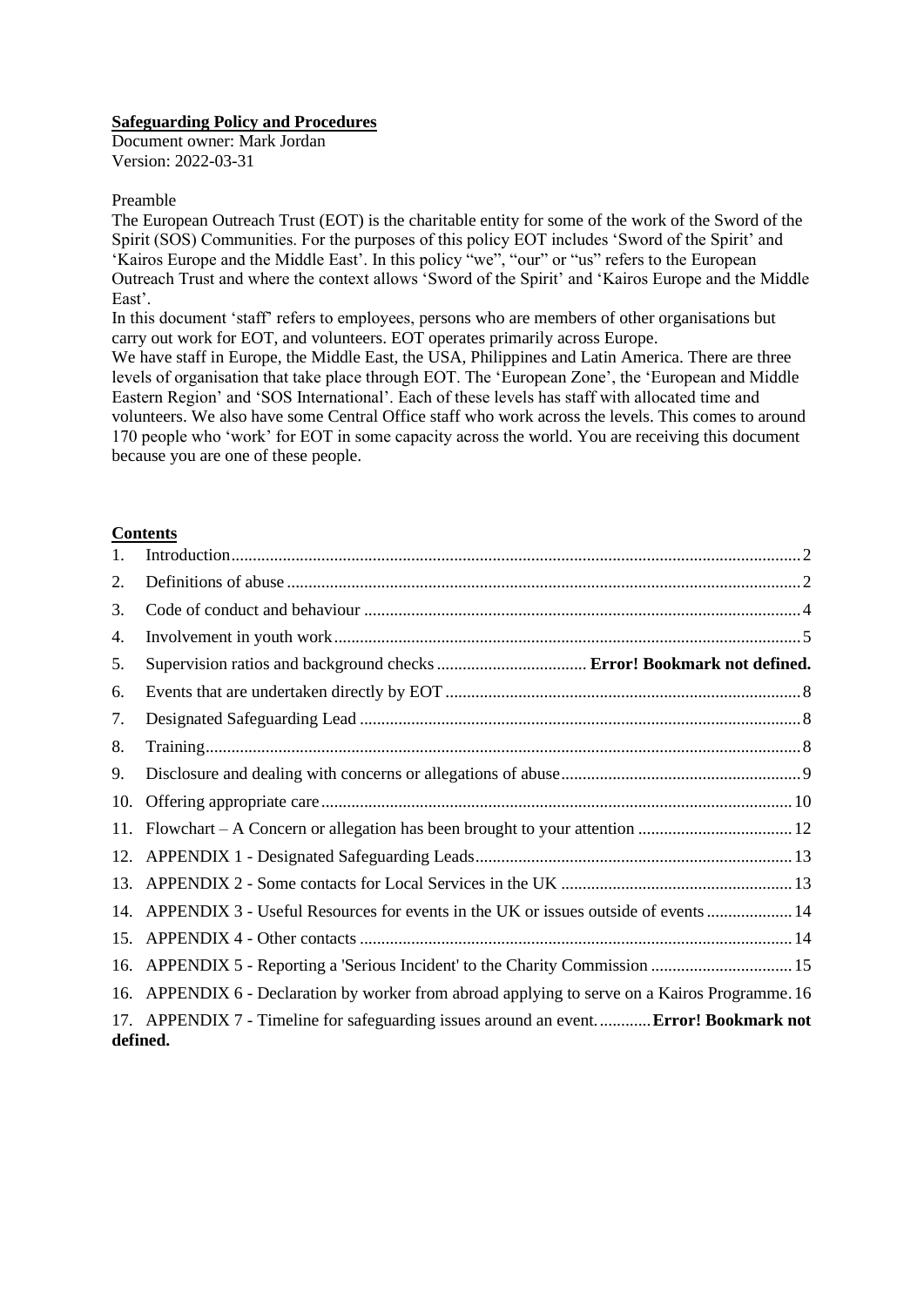# <span id="page-1-0"></span>**1. Introduction**

- 1.1. EOT is committed to safeguarding all children, young people and vulnerable adults without exception. We will take care that our relationships with them are characterised by respect, modesty, restraint and concern for their welfare, including physical, emotional, social and spiritual wellbeing.
- 1.2. All EOT staff members are expected to have read, understood and to follow the EOT Safeguarding Policy and Procedures.
- 1.3. By definition, in this document:
	- 1.3.1.The terms "child", "children", or "young people" refer to any person under the age of 18 and are used more or less interchangeably.
	- 1.3.2.The term 'vulnerable adult' is used to mean a person who has needs for care and support or may be unable to take care of him or herself, and as a result of those needs is unable to protect him or herself against significant harm or exploitation.
	- 1.3.3.A "volunteer" or "staff member" means any individual who has been given a service assignment on an EOT programme or in an ongoing manner for EOT. From here onwards they will be referred to as 'staff' or 'staff member'.
	- 1.3.4.The terms 'will' and 'should' are used as following in this policy:
		- 1.3.4.1. 'Will' means something is a requirement or duty that staff must do
		- 1.3.4.2. 'Should' means something is good practice that we expect staff to follow unless there is a good reason, consistent with the spirit of this policy, to do otherwise"
- 1.4. All staff of EOT will have some degree of interactions with children in various contexts, including (but not limited to):
	- 1.4.1.Personal relationships with families in Sword of the Spirit community life.
	- 1.4.2.Involvement in youth work (i.e. activities related to our service or mission).
	- 1.4.3.Relating to their own family members.
- 1.5. Staff should primarily seek to spend time with children in family or in service settings, and usually in a group context and/or with other adults present (although one-on-one activities are not excluded). This document however, seeks to address situations where EOT has given a staff member an assignment that involves young people. It does not address a staff member's personal interactions with young people outside of EOT assignments.
- 1.6. In all interactions with children and young people, Staff will be *encouraged* to follow the following code of conduct and behaviour. When an assignment has been made by EOT, then the staff member *will* follow the following code of conduct and behaviour.

# <span id="page-1-1"></span>**2. Definitions of abuse**

- 2.1. Maltreatment of a child/vulnerable adult may be caused by inflicting harm, or by failing to act to prevent harm. Children/vulnerable adults may be abused in a family or in an institutional or community setting; by those known to them or, more rarely, by a stranger (including via the internet). They may be abused by an adult or adults or another child or children.
- 2.2. What types of behaviour should we be concerned about? Abusive behaviour would normally be categorised as one of the following (definitions taken from 2018 'Working Together to Safeguard Children' produced by the UK government):
	- 2.2.1.*Physical abuse* Physical Abuse is the deliberate physical injury to a child, or the wilful or neglectful failure to prevent physical injury or suffering. This may include
		- 2.2.1.1. hitting, shaking, throwing, poisoning, burning or scalding, drowning, suffocating or otherwise causing physical harm to a child,
		- 2.2.1.2. fabricating the symptoms of, or deliberately inducing, illness in a child
	- 2.2.2.*Sexual abuse* Sexual abuse involves forcing or enticing a child or young person to take part in sexual activities, not necessarily involving a high level of violence, whether or not the child is aware of what is happening. The activities may involve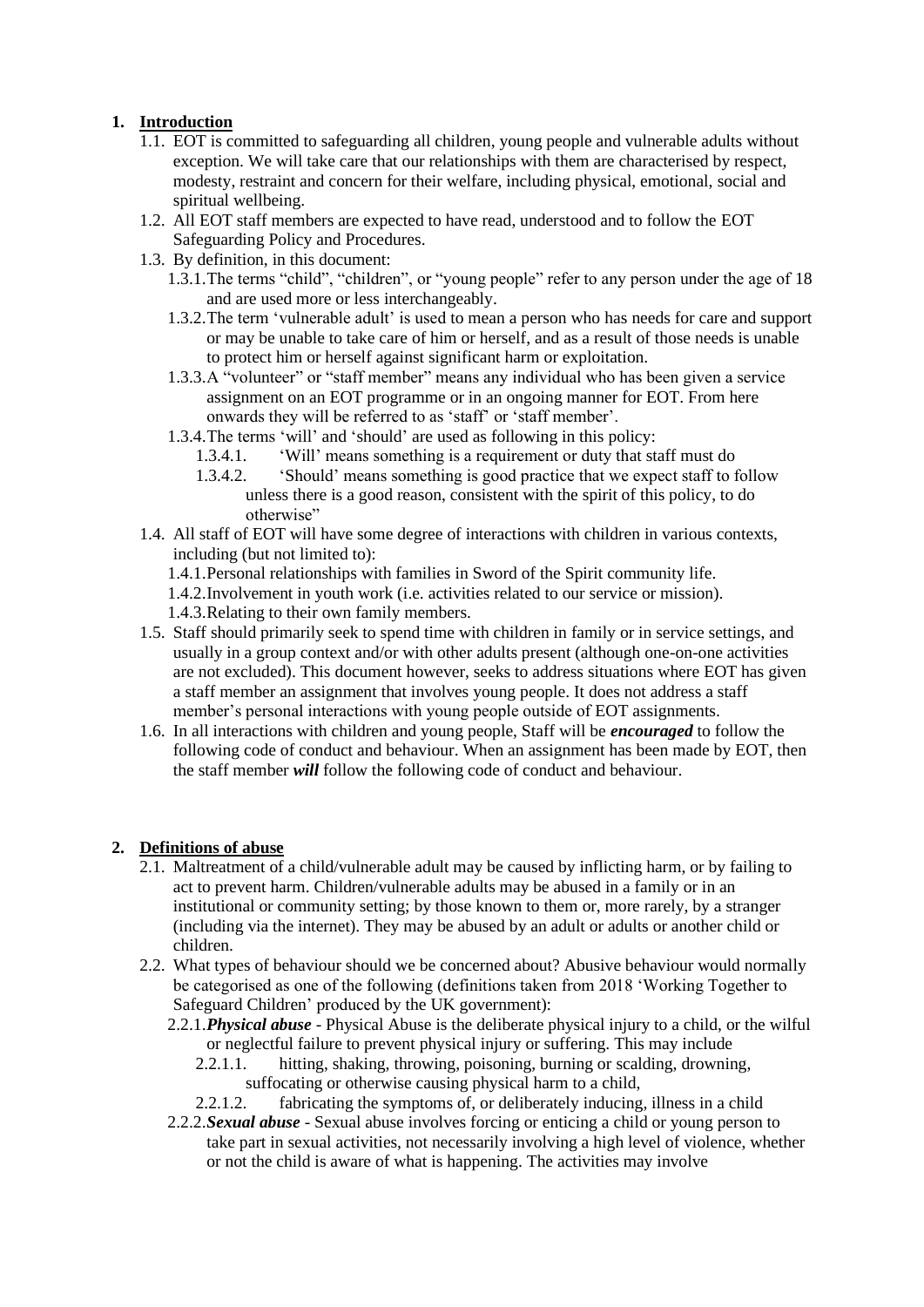- 2.2.2.1. physical contact, including assault by penetration (for example, rape or oral sex)
- 2.2.2.2. or non-penetrative acts such as masturbation, kissing, rubbing and touching outside of clothing.
- 2.2.2.3. They may also include non-contact activities, such as involving children in looking at, or in the production of, sexual images, watching sexual activities,
- 2.2.2.4. encouraging children to behave in sexually inappropriate ways,
- 2.2.2.5. or grooming a child in preparation for abuse
- 2.2.2.6. Sexual abuse can take place online, and technology can be used to facilitate offline abuse. Sexual abuse can be perpetrated by men, women and children.
- 2.2.3.*Emotional abuse* Emotional abuse is the persistent emotional maltreatment of a child such as to cause severe and persistent adverse effects on the child's emotional development. It may involve
	- 2.2.3.1. conveying to children that they are worthless or unloved, inadequate, or valued only in so far as they meet the needs of another person.
	- 2.2.3.2. It may include not giving the child opportunities to express their views, deliberately silencing them or 'making fun' of what they say or how they communicate.
	- 2.2.3.3. It may feature age or developmentally inappropriate expectations being imposed on children. These may include interactions that are beyond a child's developmental capability, as well as overprotection and limitation of exploration and learning, or preventing the child participating in normal social interaction
	- 2.2.3.4. It may involve seeing or hearing the ill treatment of another.
	- 2.2.3.5. It may involve serious bullying (including cyberbullying), causing children frequently to feel frightened or in danger,
	- 2.2.3.6. or the exploitation or corruption of children. Some level of emotional abuse is involved in all types of maltreatment of a child, though it may occur alone.

2.2.4.*Neglect* - Neglect is the persistent failure to meet a child's basic physical and/or psychological needs, likely to result in the serious impairment of the child's health or development. Neglect may occur during pregnancy as a result of maternal substance abuse. Once a child is born, neglect may involve a parent or carer failing to:

- 2.2.4.1. provide adequate food, clothing and shelter (including exclusion from home or abandonment);
- 2.2.4.2. protect a child from physical and emotional harm or danger;
- 2.2.4.3. ensure adequate supervision (including the use of inadequate caregivers); or
- 2.2.4.4. ensure access to appropriate medical care or treatment.
- 2.2.4.5. It may also include neglect of, or unresponsiveness to, a child's basic emotional needs.
- 2.2.5.*Exploitation* Exploitation is the intentional ill-treatment, manipulation or abuse of power and control over a child or young person; to take selfish or unfair advantage of a child or young person or situation, for personal gain. It may manifest itself in many forms
	- 2.2.5.1. such as child labour, slavery, servitude, engagement in criminal activity, begging, benefit or other financial fraud or child trafficking.
	- 2.2.5.2. It extends to the recruitment, transportation, transfer, harbouring or receipt of children for the purpose of exploitation. Exploitation can be sexual in nature.
- 2.3. Sections 2.4-2.7 examine sexual relationships between young people. It is important to understand this as the relationship will be viewed differently depending on the ages and roles of those involved. Generally, there are a number of circumstances where sexual relationships between young people would be considered abuse.
- 2.4. The legal age of sexual consent in the UK is 16 (Ireland 17, Poland 15, Germany 14 and Belgium - 16).
- 2.5. A sexual relationship between young people where one or both are under the age of sexual consent could be considered abusive and should be treated as such.
- 2.6. If both are over the age of sexual consent it is generally not considered abusive.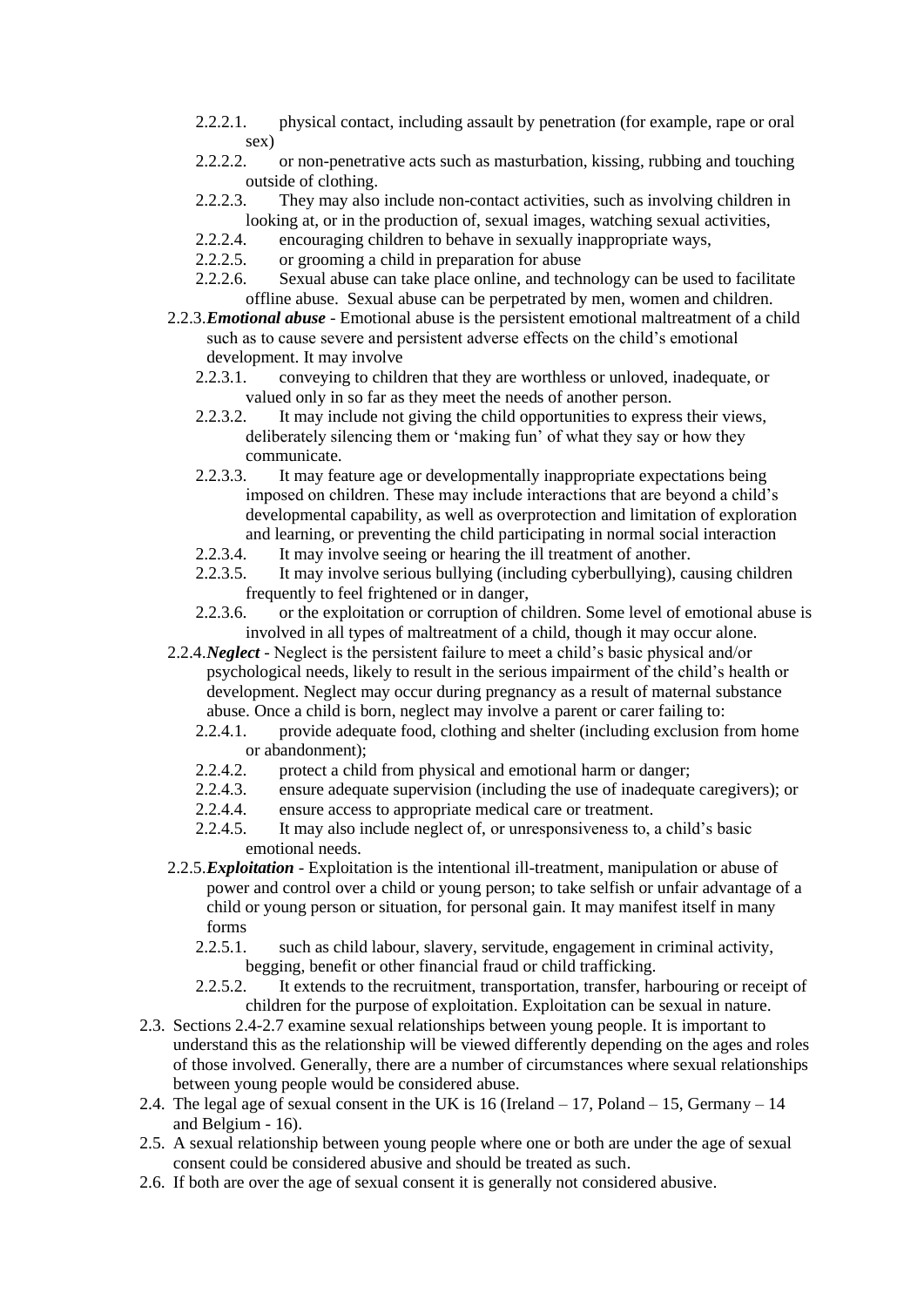- 2.7. If both are over the age of sexual consent but one of them is a leader and has a position of authority it could be considered abusive and should be treated as such.
- 2.8. This is a complex area, and you should err on escalating it in line with Section 9.

# <span id="page-3-0"></span>**3. Code of conduct and behaviour**

- 3.1. Staff will protect the modesty and dignity of children and vulnerable adults in all interactions whether physical, verbal or written. This does not exclude all physical contact, provided it is of an age-appropriate nature and degree, and in an appropriate setting. Staff will not engage in abusive or sexually suggestive language or activities.
- <span id="page-3-1"></span>3.2. Staff will avoid situations where they are alone in private with a child/vulnerable adult in a situation where no one else will enter, for example being alone with a child in a home, being alone with a child in a room with door closed or being alone with a child in an 'online room'. Staff will not sleep in the same room or tent alone with one or more children/vulnerable adults. However, exceptions may be made in the case of immediate family members (such as their children, younger siblings).
- 3.3. When a staff member has found himself/herself alone in a private situation with a child/vulnerable adult as explained in point (3.2) above, he/she will report it promptly to their supervisor. The supervisor will record it in the incident report.
- 3.4. If a staff member becomes aware of another staff member not reporting such incidents as mentioned in 3.3 he/she will remind the staff member to do so, and if they still do not then they themselves will report it to the appropriate supervisor. The supervisor will follow up on this and record it in the incident report.
- 3.5. Transport: Staff members will not transport a Child/Vulnerable adult when they are the only staff member present and will ensure that another adult is in the vehicle with them.
	- 3.5.1.Those driving Children/Vulnerable adults will ensure that they drive safely within the law and that seatbelts are worn by all passengers.
	- 3.5.2.Staff members must not go over the legal number of passengers for any given vehicle (which would be unsafe and may invalidate insurance cover).
- 3.6. Emergencies, such as providing assistance to a young person in danger, will override some of these principles in 3.2-3.5
- 3.7. Relationships. Staff members will not have a close association or connection with a Child/Vulnerable adult for whom they have responsibility (including any consenting young person aged 16 or over) which could be construed as an inappropriate personal relationship, that has moved beyond friendship.
- 3.8. Photography and social media. The following statements will be adhered to:
	- 3.8.1.Permission (verbal or written) must be obtained from the parents or guardians of all children who may appear in a photograph, video, live stream or webcam image taken at a EOT event before the photograph or footage is published by or on behalf of EOT in any medium;
	- 3.8.2.It will be made clear in any form of consent why and how that Child's image may be used;
	- 3.8.3.Without express consent of the Child's parent or guardian, Children and young people will not be identified by name or other personal details. These details include email, phone or postal addresses;
	- 3.8.4.Staff will not insist that a child participates in photographs, video, live stream or webcam.
	- 3.8.5.Staff members will be cautious in communicating with Children via Social Media or mobile phones and follow EOT's Child Protection Policy and code of conduct and behaviour set out above. Specifically, they will avoid personal one on one conversations over these mediums. Though they can use them for things such as communicating information to a group. A 'Personal Conversation' is a series of ongoing contacts and messages going above and beyond normal human interaction needed for the communication of information related to and for the purpose of programme activities. If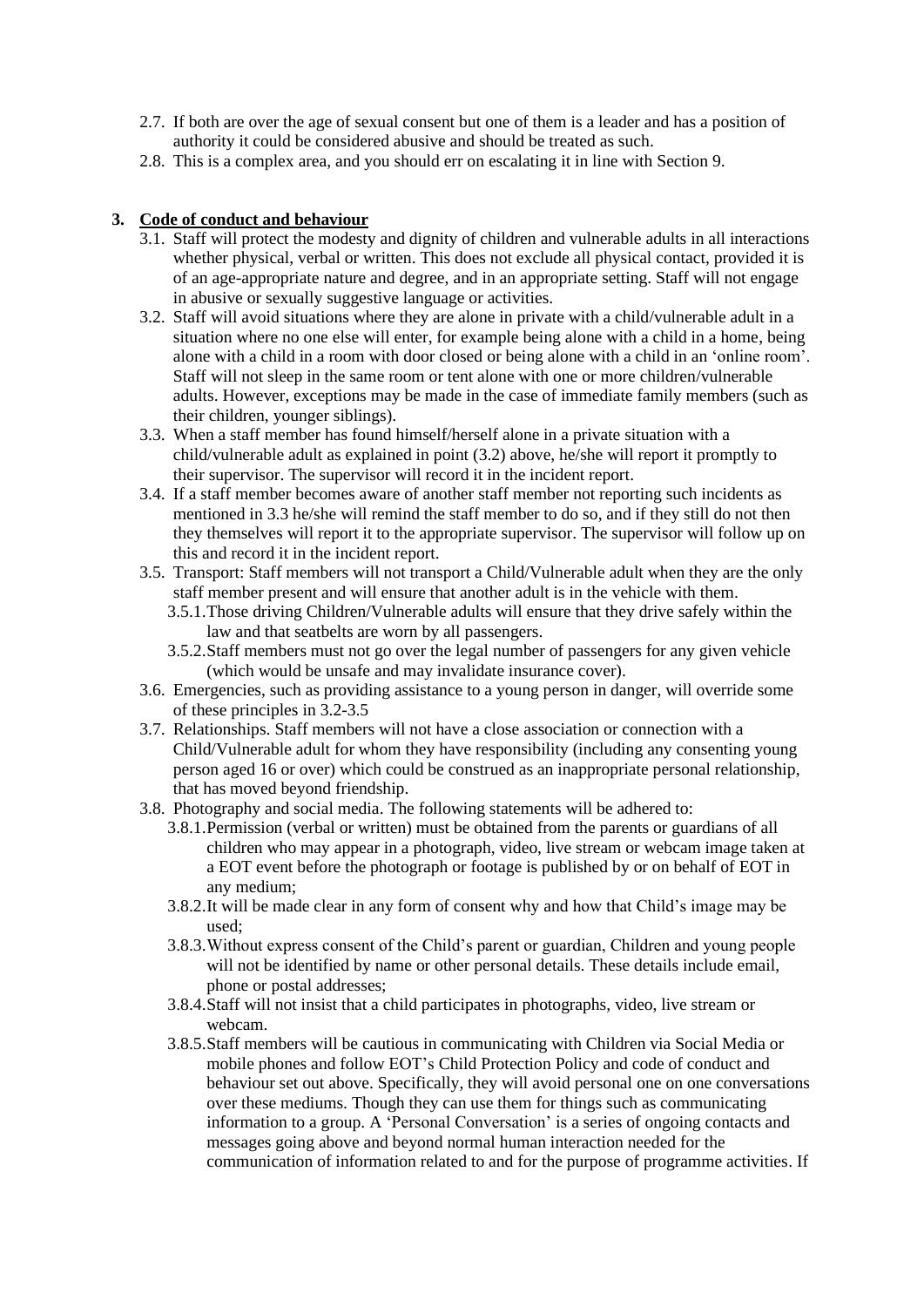you do need to contact a child via one of these mediums ensure you include another adult in the communication.

# <span id="page-4-0"></span>**4. Involvement in youth work**

- 4.1. Staff involved in youth events usually do so in the context and under the leadership of one of our partner organisations, and for this purpose are usually seconded to the appropriate Sword of the Spirit community or outreach for that event. Occasionally, a staff member may, by their own decision and in their personal capacity, be involved in youth activities in an organisation such as their local church, or in their local community as a member thereof. The following provisions apply where EOT has made the assignment, and not where the staff member has volunteered in their own time.
- 4.2. The organisation to which the EOT Staff member has been assigned should provide a copy of their Safeguarding Policy to the EOT Designated Safeguarding Lead (see Appendix 1) for their review.
- 4.3. EOT staff members are expected to read and follow that organisations Policy without making exceptions to the EOT Safeguarding Policy (both policies need to be followed).
- 4.4. EOT will not make an *ongoing* assignment of a staff member to do youth work with an organisation that does not have a Safeguarding Policy.
- 4.5. Occasionally a staff member may be assigned to serve at a particular *one-off* youth event sponsored or organised by a body without a Safeguarding Policy
	- 4.5.1.The staff member will nevertheless be expected by EOT to adhere to the EOT Safeguarding Policy [Code of Conduct and Behaviour](#page-3-0) during that event, and will ensure that they will be able to do so, by seeing that safeguarding issues are included in the planning stages of the event. The staff member will have to withdraw from the entire event if any aspect of the final arrangements are in direct conflict with the EOT Safeguarding Policy. This is because as an EOT Staff member they represent a UK based charity, and as such they need to follow the laws and best practice approaches of the UK.
	- 4.5.2.The EOT Designated Safeguarding Lead will tell such organisations that s/he must be informed when a safeguarding issue arises about a EOT staff member. EOT staff members will not be assigned to do youth work in that organisation without such prior agreement.
- 4.6. If an event is being run online that includes children the following steps must be followed 4.6.1.This policy must still be implemented.
	- 4.6.2.The whole online event must be recorded.
	- 4.6.3.Any 'chat' function between participants must be disabled.
	- 4.6.4.If small group virtual rooms are used they must be run in line with the EOT [Safeguarding Policy Code of Conduct and Behaviour,](#page-3-0) particularly noting the requirements for virtual rooms.

# **5. Supervision ratios and background checks**

- 5.1. Regional/Zonal events should take the following approach:
	- 5.1.1.Groups of boys and girls will have male and female staff
	- 5.1.2.At least a staff to children ratio of 1:10 (a group of 10 boys and 10 girls should have at least 1 male and 1 female staff member.
- 5.2. The flowchart (*Figure 1- determining if a background check is required* ) should be used to determine if a background check is required
- 5.3. If a check is required then:
	- 5.3.1.Either the person recruiting the individual or the event leader will ask the central office database if we have a police check already for any of these individuals from the last 3 years. If central office does not already have a check from the last 3 years then: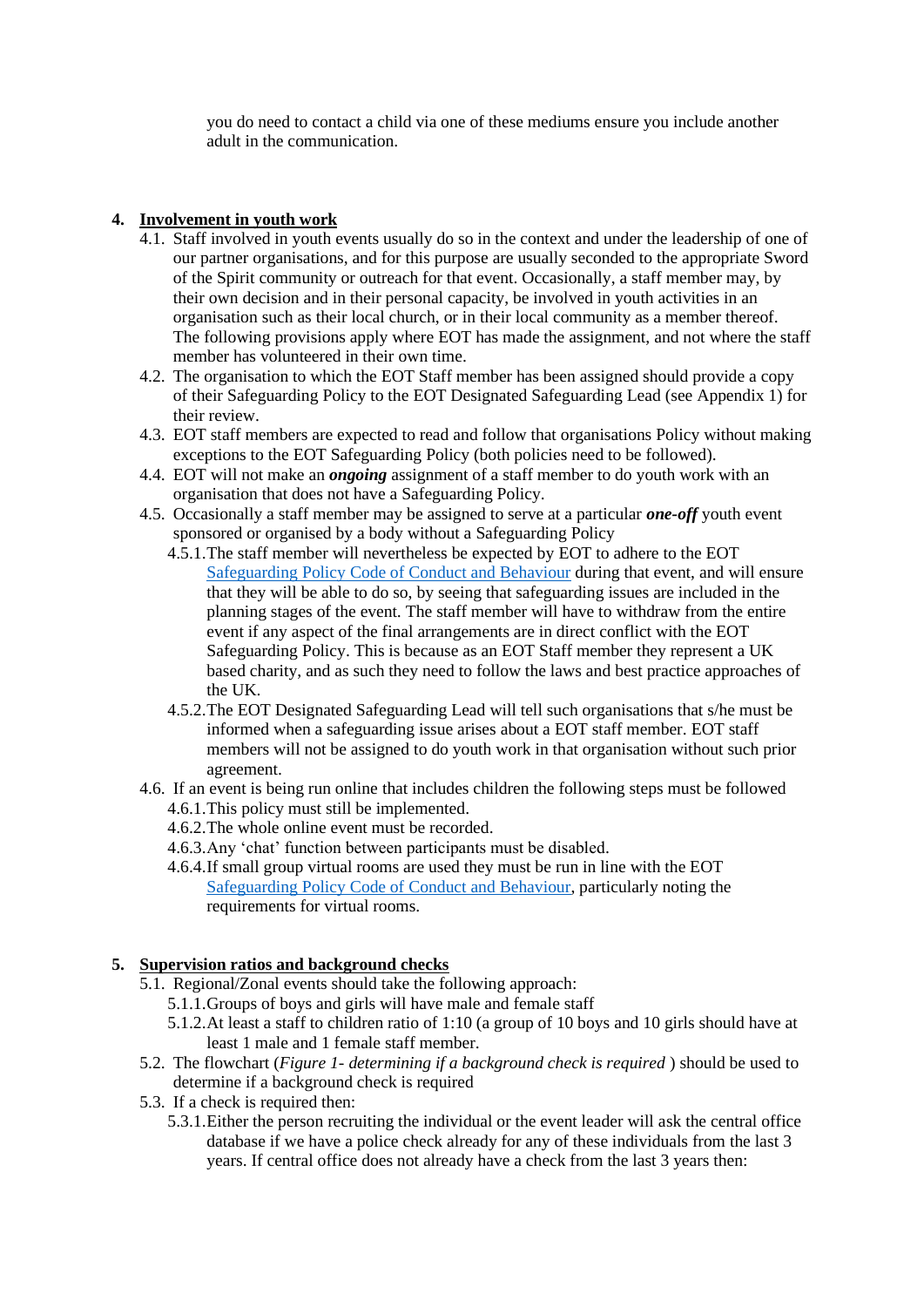- 5.3.1.1. The individual will be told that we need to carry out a police check and asked for their permission to do that. If they say no, then they will not be able to carry out the service.
- 5.4. The local community that they are connected to will be asked to order/carry out and provide to the central office database a copy of a police check where it is recorded and filed. In some countries the local community may need to ask the person to get this themselves.
- 5.5. If it is empty (nothing to disclose) then they can be asked to take on the service.
- 5.6. If it is not empty (as there is some form of criminal record in their past) then the staff member responsible for the event and the EOT Designated Safeguarding Lead will make a decision whether this information affects if we should ask the individual to take on the service. Final decision rests with the EOT Designated Safeguarding Lead.
- 5.7. If it is impossible to carry out a police check then a local background check (appendix 6)can be used in its place.
- 5.8. If someone has been appointed to serve at an event, but unavoidably pulls out then
	- 5.8.1.The central database should be examined to find a pre-checked individual who could take their place.
		- 5.8.2.If there is no-one suitable/available on the pre-checked list then
			- 5.8.2.1. The process should begun again to appoint a new person
			- 5.8.2.2. If there is a possibility that a response to the police check for the new person will not be received in time for the event then, in addition, a local background check can be sought. If the police check has not arrived by the time of the event, the local background check will be used to determine if the person is suitable to serve. The local background check is obtained by filling out both Appendices 6 and 7.
- 5.9. An adult on our programme who has not had a check performed cannot be left alone (without another adult) with children/vulnerable adults at any time during the programme. This is in addition t[o 3.2](#page-3-1) above which addresses situations where "no one else will enter". To be clear, this means that an adult who has not had a background check performed cannot '*on their own'* be asked to lead a children small group/discussion group.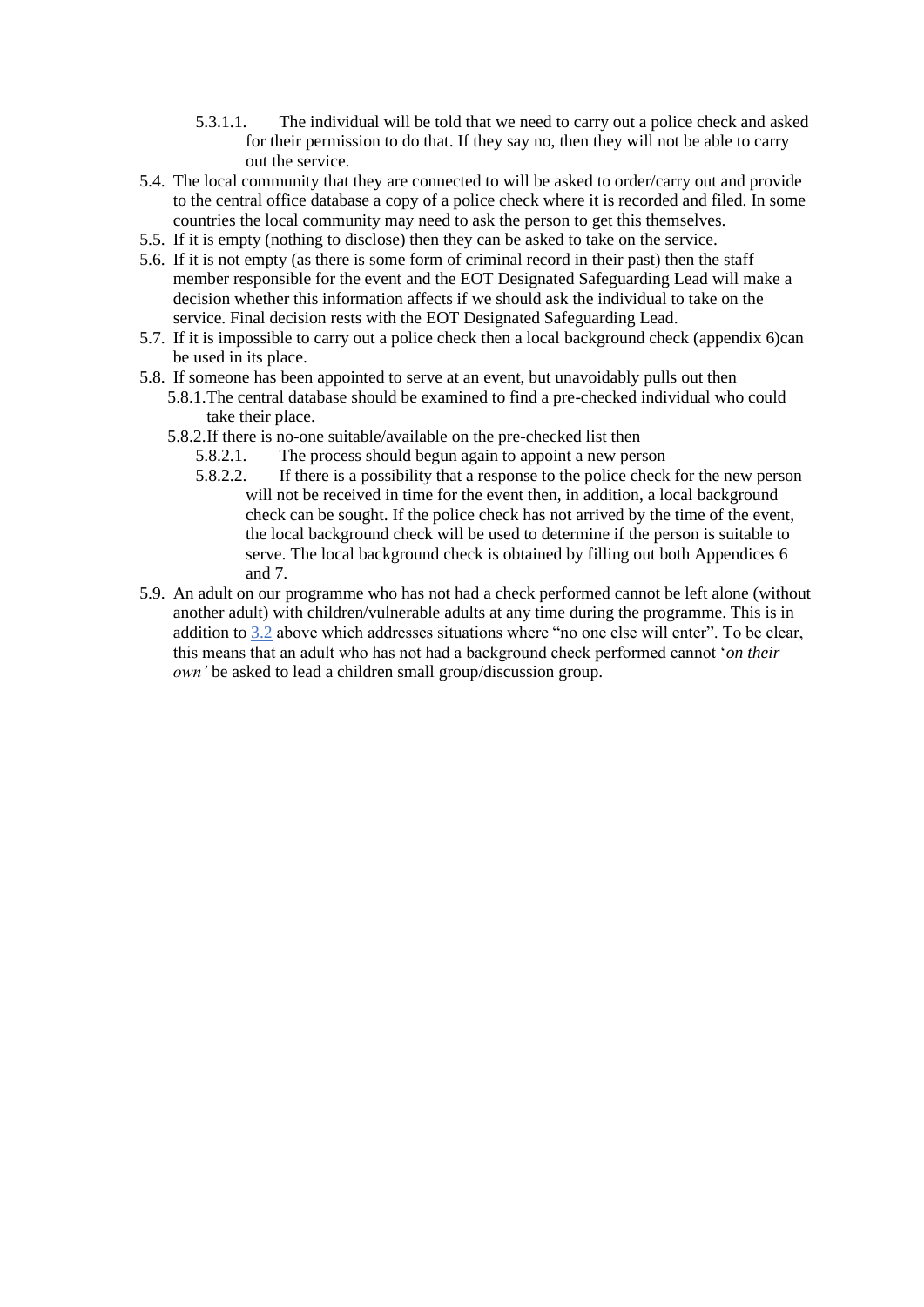

*Figure 1- determining if a background check is required*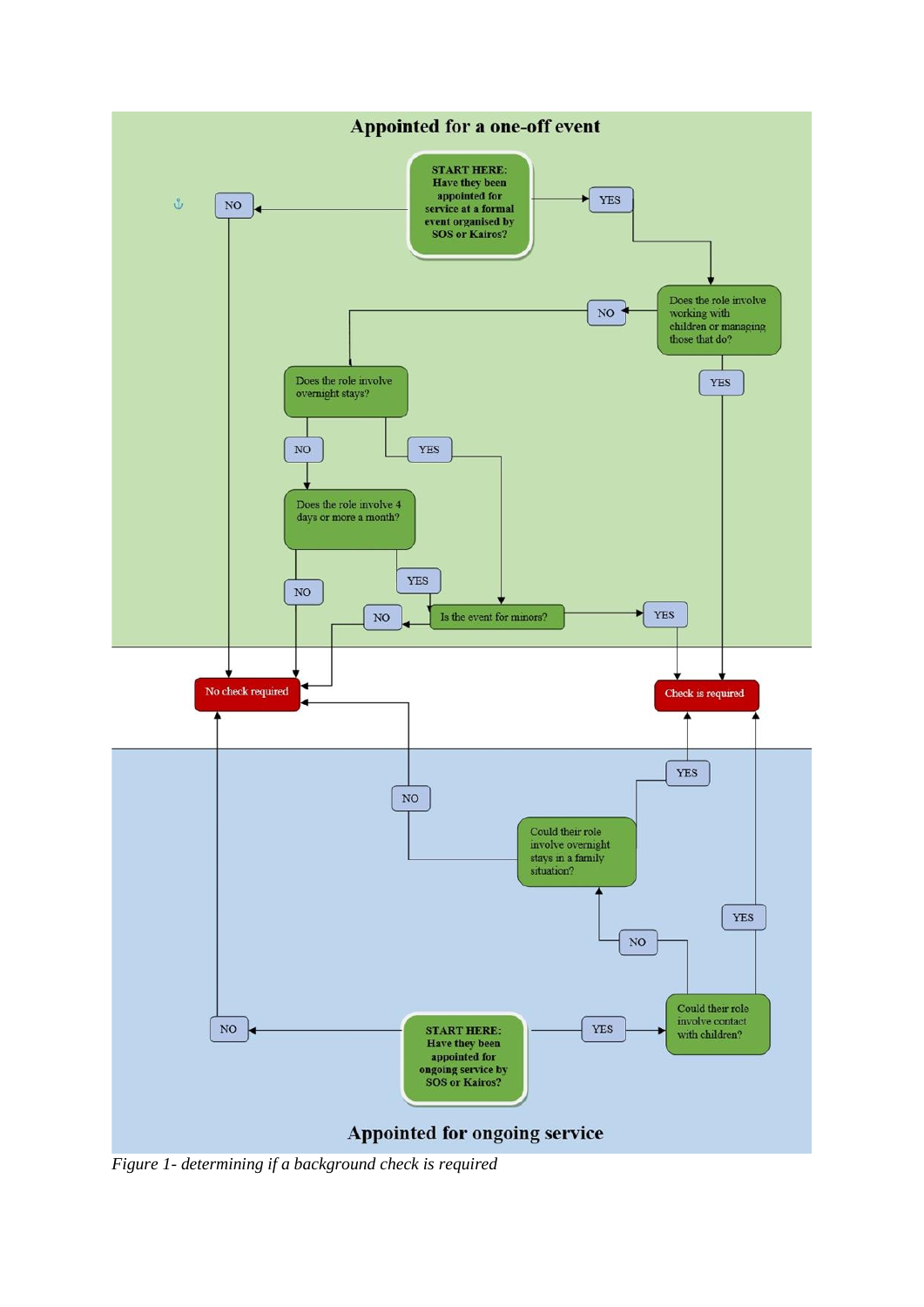## <span id="page-7-0"></span>**6. Events that are undertaken directly by EOT**

- 6.1. On occasions, some youth activity may be organised and undertaken directly by EOT itself, for example a mission trip to a location where we have no Host Legal Entity (e.g. a host community). As part of the planning process for such events:
	- 6.1.1.the approach to background checks will be carried out as described in 5.
		- 6.1.1.1. EOT uses ThirtyOne:Eight (previously the Churches' Child Protection Advisory Service) as their "Umbrella Body" to process these applications.
	- 6.1.2.A Risk Assessment will be undertaken to ensure that any activity will be conducted safely. The Risk Assessment will be reviewed by the Designated Safeguarding Lead.
	- 6.1.3.the parents of invited young people will receive:
		- 6.1.3.1. information outlining the main logistics and activities, and the name of the person to contact (ie the EOT Designated Safeguarding Lead) if they have any concern about the event or one of the staff members behaviour.
		- 6.1.3.2. A way to give consent for their child to attend
	- 6.1.4.the young people will be informed about who to contact (i.e. small group leaders or the Event Designated Safeguarding Lead) if they have any concern about individuals behaviour during the event.

# <span id="page-7-1"></span>**7. Designated Safeguarding Lead**

- 7.1. EOT will have a "Designated Safeguarding Lead" (DSL), i.e. a staff member who is responsible for dealing with safeguarding issues [\(see Appendix 1\)](#page-12-0) as well as a deputy who will act when the DSL is unable to do so. They will be appointed by European Outreach Trust Trustees and endorsed by the Kairos Director. The DSL will have four main functions:
	- 7.1.1.To ensure that this Policy is implemented and regularly reviewed (e.g. yearly).
	- 7.1.2.To ensure that any external organisation having service connection with EOT have a Safeguarding Policy which is adequate within the terms of this policy.
	- 7.1.3.To act as an advocate, i.e. someone with whom any young person or adult may talk independently, whether their concerns involve them or someone else.
	- 7.1.4.To ensure that any concern or allegation of abuse is responded to appropriately.
- 7.2. The Designated Safeguarding Lead is responsible for storing securely any written information (see below under "Dealing with concerns or allegations of abuse"). Such records will be retained indefinitely.
- 7.3. If and when required, the Designated Safeguarding Lead may delegate some of these tasks to (or enlist the help of) another appropriately qualified/trained staff member.
- 7.4. Every EOT event that involves children will have a Designated Safeguarding Lead for that event. The event DSL will be someone whom the event organisers have confidence can fulfil the below responsibilities. The Event Director will nominate someone to be the Event DSL. This person will be assessed and if suitable will be appointed by the EOT DSL. They need to have a background check carried out before taking on this role. The event DSL has four main functions:
	- 7.4.1.To ensure that training on child protection is given as outlined below for 'one off events'.
	- 7.4.2.During the event to act as an advocate, i.e. someone with whom any young person or adult may talk independently, whether their concerns involve them or someone else.
	- 7.4.3.To ensure that any concern or allegation of abuse is responded to appropriately
	- 7.4.4.To communicate any concerns or allegations of abuse to the EOT DSL

#### <span id="page-7-2"></span>**8. Training**

8.1. EOT has staff who serve in an ongoing way and staff who serve at a one-off event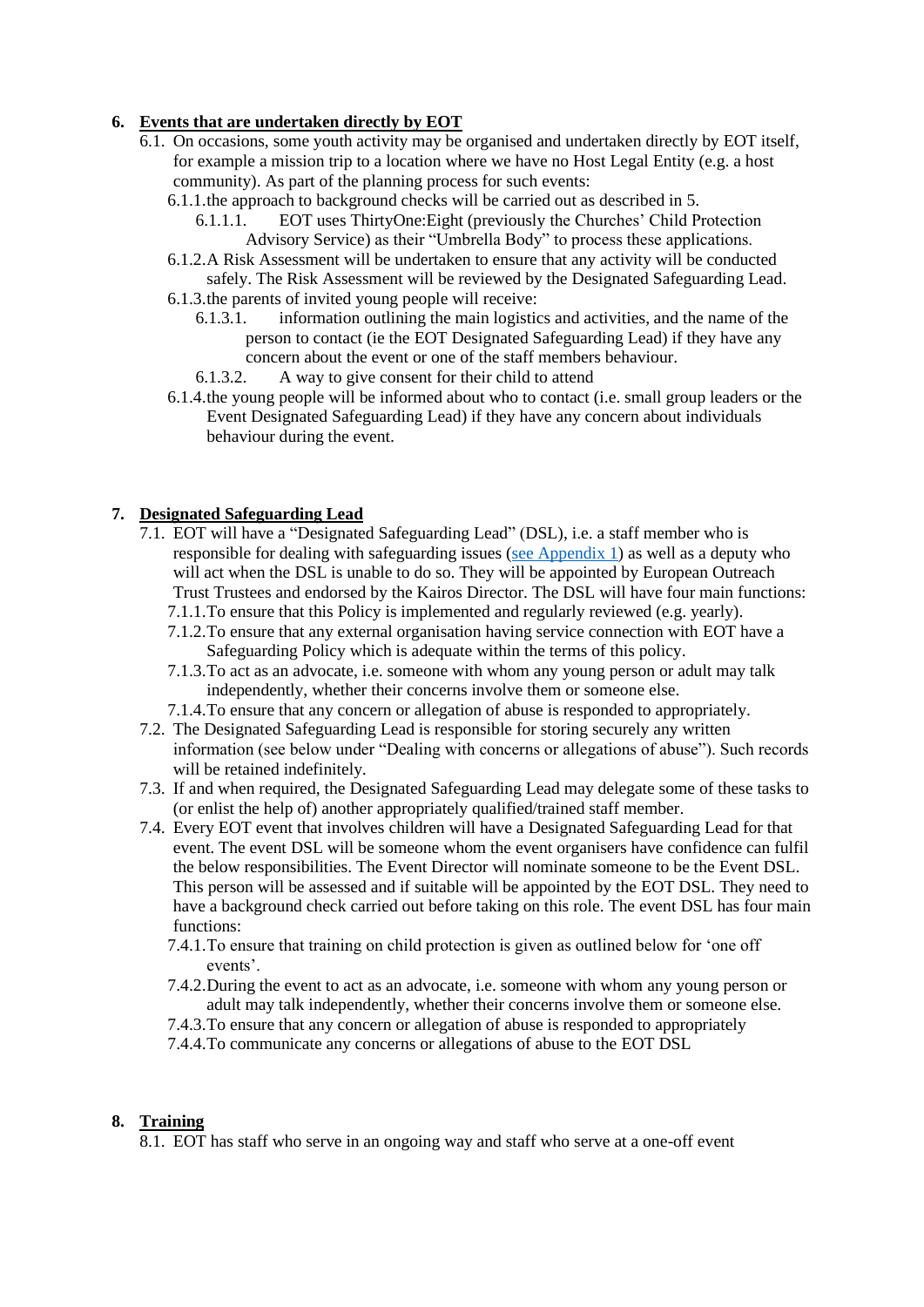- 8.1.1.All staff who serve in an ongoing way will have an annual training session. New staff will have it within 10 weeks of starting to work for EOT aiming to ensure awareness about:
	- 8.1.1.1. Issues pertaining to the welfare of children and young people in general.
	- 8.1.1.2. The approaches and procedures contained in the present policy.
- 8.1.2.Attendance at training will be recorded in the 'Register of staff training'.
- 8.1.3.All staff who serve at a one-off event involving children will go through a training session before the event that aims to ensure awareness about:
	- 8.1.3.1. Issues pertaining to the welfare of children and young people in general.
	- 8.1.3.2. The approaches and procedures contained in the present policy.
- 8.1.4.Attendance at the training will be recorded via a signed attendance form, this form will be sent to the EOT DSL after the event.

#### <span id="page-8-0"></span>**9. Disclosure and dealing with concerns or allegations of abuse**

- 9.1. Any concern or allegation in relation to the inappropriate treatment of a child or behaviour of a staff member, whether reported by an adult or young person, will be taken seriously by EOT and responded to appropriately. This includes any breaches of the policy laid out in this document.
- 9.2. Any staff member who hears of or is informed of a concern/allegation will contact the appropriate Designated Safeguarding Lead (DSL) as soon as possible. If it concerns an event, contact the Event DSL; otherwise contact the EOT DSL. Under no circumstances will a staff member or young person carry out his/her own investigation into an allegation or suspicion of abuse or discuss it with any person other than the Designated Safeguarding Lead. The staff member will tell the young person that they (the staff member) must report this to the DSL.
- 9.3. As a UK Charity, we will follow the principles contained in the Public Interest Disclosure Act 1998. Therefore, we expect that all staff will report improper actions and omissions. Whilst all malpractice and acts of discrimination will be investigated, it is especially important that suspicions of abuse are immediately reported to the Designated Safeguarding Lead.
- 9.4. If you feel that you cannot raise this with a DSL either at the event or with EOT (contact information [is in appendix 1\)](#page-12-0), or you feel that their response has been inadequate you can raise it with ThirtyOne:Eight (their contact information is in [appendix 3\)](#page-13-0). You can of course also raise any issues directly with an appropriate statutory/government body in the country that the event is taking place in.
- 9.5. The Designated Safeguarding Lead will respond as follows:
	- 9.5.1.If a child is in immediate danger the police will be contacted (dial 999 in the UK or Ireland; 112 in most European countries).
	- 9.5.2.The Designated Safeguarding Lead will ensure that a written statement of the concerns or allegations is made as soon as possible. S/He will also keep a written record of his conversations in dealing with the matter at hand, and of any subsequent decisions and actions. They will add the date and time to each written record.
	- 9.5.3.The Event DSL will contact the Event Director or EOT DSL (where possible both) and agree further action. The HLE's Designated Safeguarding Lead (if they have one) will now be contacted. Advice from ThirtyOne:Eight [\(see Appendix 3\)](#page-13-0) can be sought to determine what further action needs to be taken.
	- 9.5.4.If further action is required, the DSL (of the Event or from the HLE) will liaise within 24 hours with the statutory authorities (e.g. local Children's Social Services) to refer the concern/allegation. [\(see Appendix 2\)](#page-12-1). ThirtyOne:Eight can offer advice on whether this is required.
	- 9.5.5.If an allegation has been made against a staff member that requires further action it will be dealt with accordingly: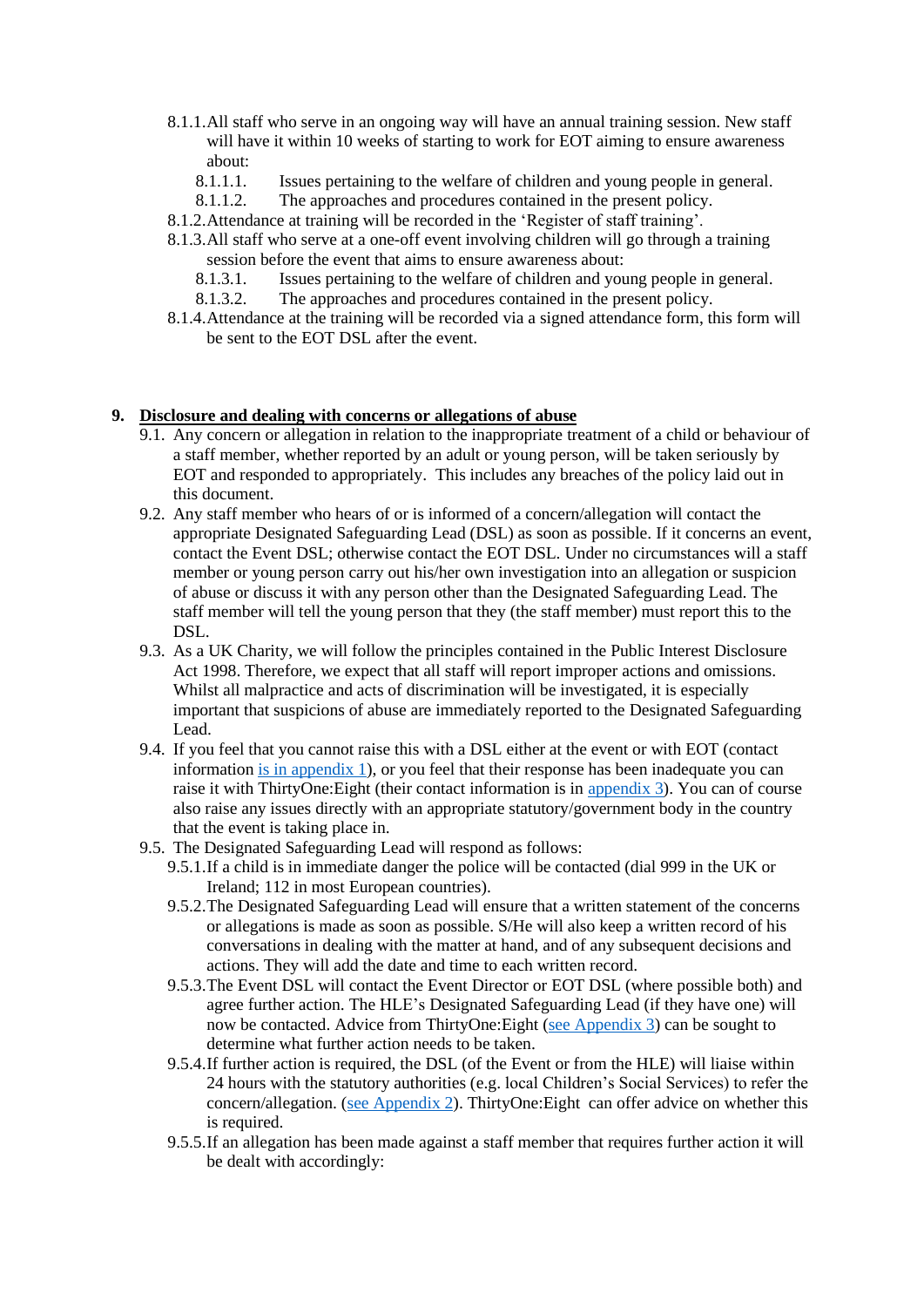- 9.5.5.1. The staff member will be informed of being the object of such allegations and if a decision has been made to refer the case to the appropriate statutory/government body.
- 9.5.5.2. The staff member must be withdrawn immediately from any involvement in youth work, and will be advised against any contact with children or young people on a private basis.
- 9.5.5.3. These decisions will be reviewed at the time of and in line with the findings and recommendations of the appropriate statutory/government body. Advice will be taken from the appropriate statutory/government body and acted upon regarding whether DBS/Disclosure Scotland/Access NI will now be informed for consideration of the person being placed on the barred list for working with children or adults with additional care and support needs.
- 9.6. The Designated Safeguarding Lead will inform other relevant parties as required. Any information in his/her possession will only be shared with consideration to principles of confidentiality.
- 9.7. Other relevant parties:
	- 9.7.1.The directors/trustees of the Host Legal Entity responsible for the event will be informed at the earliest opportunity and kept informed of any further development.
	- 9.7.2.The Kairos Director will be informed at the earliest opportunity and kept informed of any further development.
	- 9.7.3.Parents/carers: it is good practice to be as open and honest as possible with parents/carers. However, in some circumstances (e.g. due to the nature of the concerns or the worry that contacting parents/carers may place a child or someone else at risk), advice should be sought from statutory services before contacting parents/carers.
	- 9.7.4.The Insurance Company of the HLE will be informed as soon as possible.
	- 9.7.5.Where the HLE is the legal vehicle for a SOS community, the community's Outside Coordinator will also be informed.
	- 9.7.6.Leadership of a community/group that the staff member is part of will also be informed.
	- 9.7.7.Disclosure and Barring Service (DBS): a referral to the DBS will be made if applicable, i.e. when a staff member is removed from "regulated activity" because he/she has engaged in harmful behaviour or presents an ongoing risk of harm to a child. (see Appendix 4)
	- 9.7.8.EOT Trustees and Charity Commission: EOT Trustees will be informed
		- 9.7.8.1. if a "serious incident" has occurred,
		- 9.7.8.2. if a EOT staff member is involved,
		- 9.7.8.3. or there is some other reason that the EOT trustees may have a direct interest. A "serious incident" must then be reported to the Charity Commission, i.e. (as defined by the Commission). This would include any allegation or actual incident of abuse by someone connected with EOT, or in a situation connected with the activities of EOT. [\(see Appendix 5\)](#page-14-0). This applies for incidents that occur outside of events. Where an incident occurs at an event the normal process as described above is that the directors/trustees of the HLE will be informed.
- 9.8. If there are questions about what steps should be taken, the UK government provides this useful tool to assist your process - [https://safeguarding.culture.gov.uk/handling](https://safeguarding.culture.gov.uk/handling-safeguarding-allegations-charity)[safeguarding-allegations-charity.](https://safeguarding.culture.gov.uk/handling-safeguarding-allegations-charity)

# <span id="page-9-0"></span>**10. Offering appropriate care**

- 10.1. *Supporting those affected by abuse*: EOT is committed to offering pastoral care, working with statutory agencies as appropriate, and supporting all those who have been affected by abuse who attend the events that EOT is involved in.
- 10.2. *Working with offenders or someone who may pose a risk*: When someone who is (i) attending a Zonal/Regional event and is (ii) known to have abused children, (iii) is under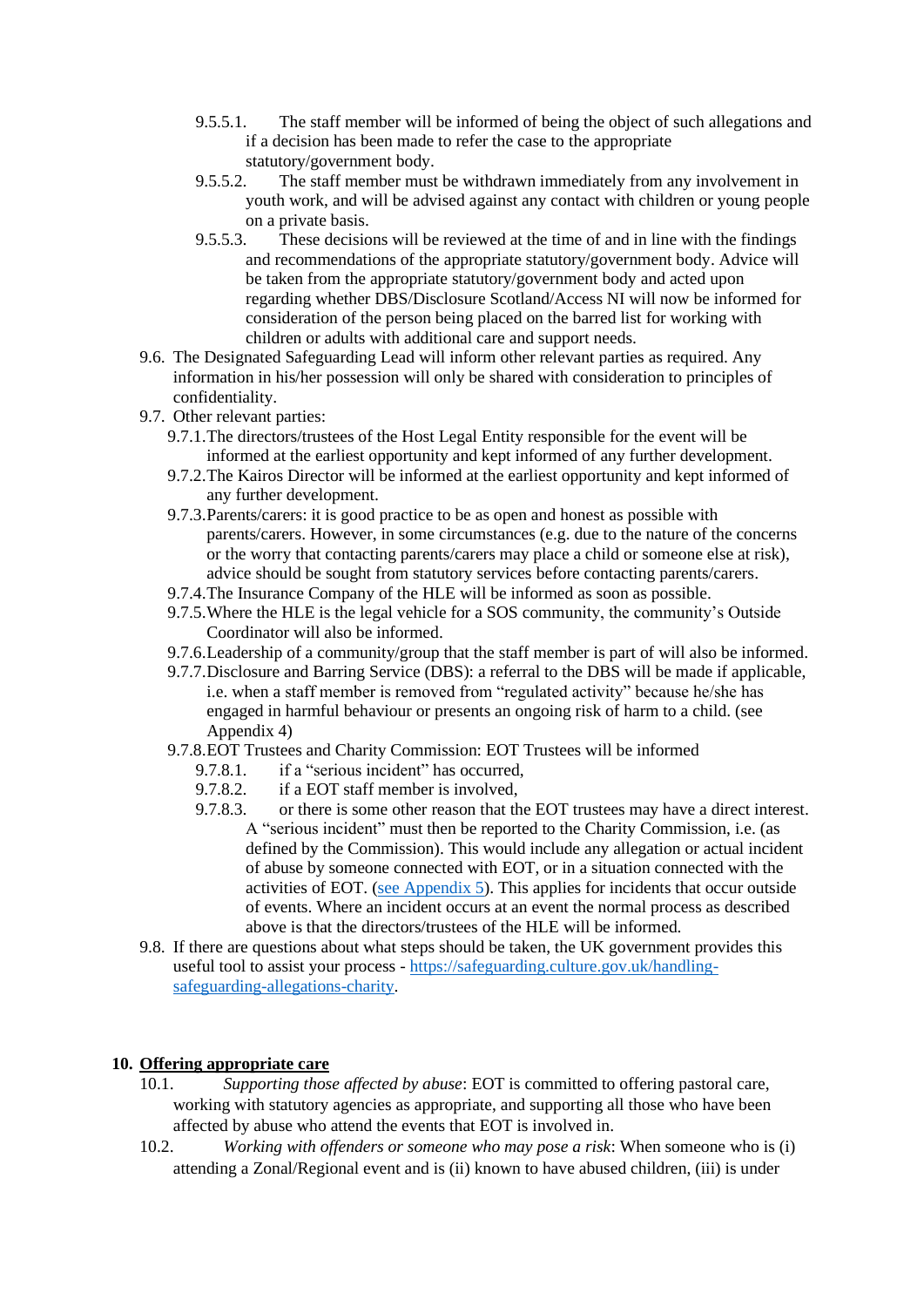investigation, or (iv) is known or suspected to be a risk to children or adults with care and support needs then;

- 10.2.1. the Leadership of the event will supervise the individual concerned and offer appropriate care which may involve telling them not to attend.
- 10.2.2. Within the context of its safeguarding commitment to the protection of children and adults with care and support needs, it will set boundaries for that person, which they will be expected to keep.
- 10.2.3. These boundaries will be based on an appropriate risk assessment and through consultation with appropriate parties.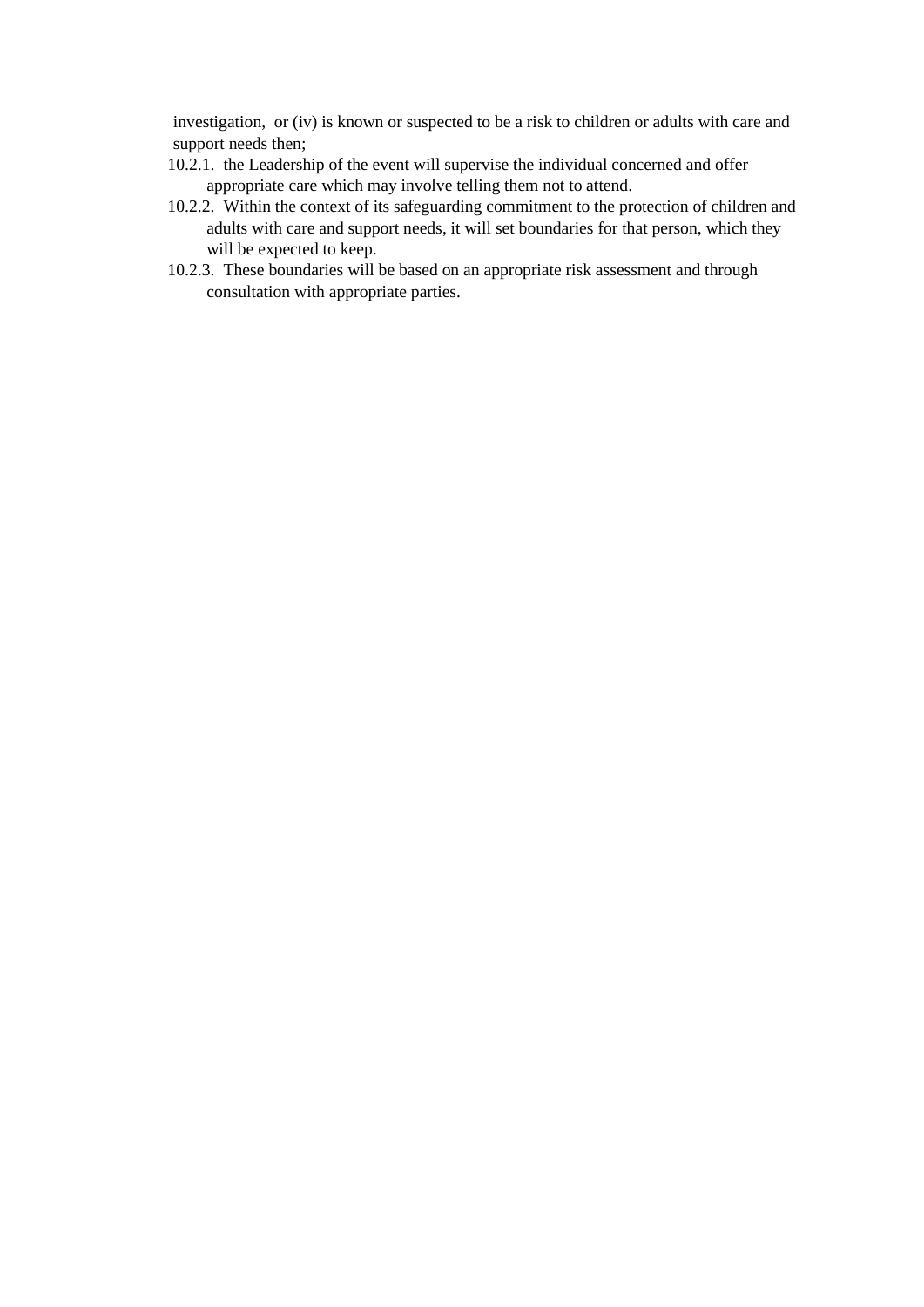#### <span id="page-11-0"></span>**11. Flowchart – A Concern or allegation has been brought to your attention**



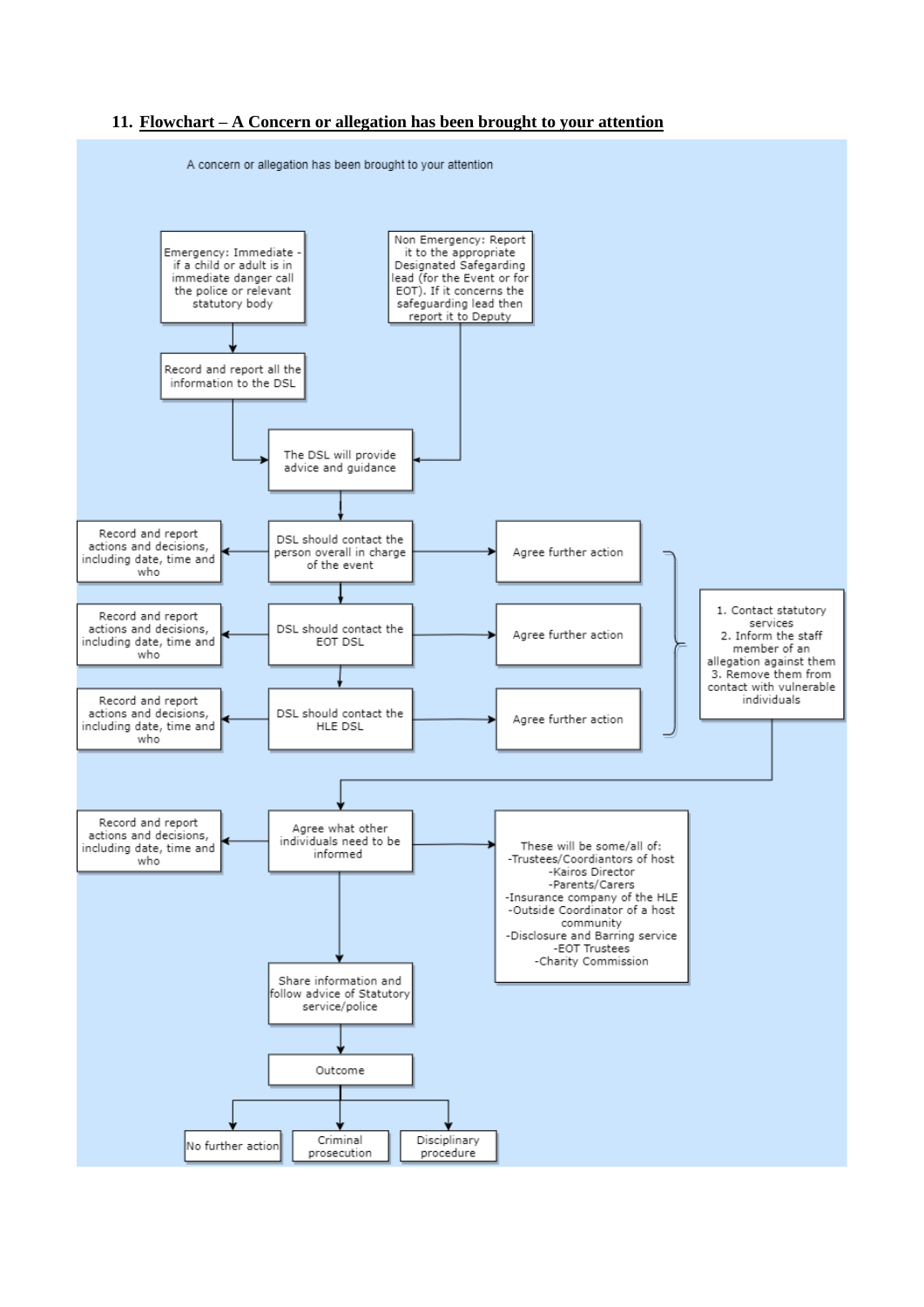## <span id="page-12-0"></span>**12. APPENDIX 1 - Designated Safeguarding Leads**

| Name:    | Mark Jordan                                 |
|----------|---------------------------------------------|
| Address: |                                             |
|          |                                             |
| Contact: |                                             |
| Mob:     |                                             |
|          | Email: safeguarding-officers@kairos-eme.org |

Deputy Designated Safeguarding Lead Name: Rachel Pyke

| Address: |  |
|----------|--|
|          |  |
| Contact: |  |

 $Tel:$ 

Email: [safeguarding-officers@kairos-eme.org](mailto:safeguarding-officers@kairos-eme.org)

## <span id="page-12-1"></span>**13. APPENDIX 2 - Some contacts for Local Services in the UK**

Each HLE should be aware who they should contact in their country when a Safeguarding Issue is raised.

## BELFAST

Safeguarding and Child protection services in Belfast Health and Social Care Trust are undertaken by the Gateway Service, the first point of contact for all new referrals to children's social work service. If you are concerned about the safety or wellbeing of a child or young person, contact the Gateway Service.

How to access the Service Anyone can contact this service directly in one of the following ways: By phone: During office hours (9.00am – 5:00pm): contact Gateway on 028 9050 7000 At all other times (at night, weekends and Bank Holidays) - contact the out-of-hours Emergency Service: 028 9504 9999 In person: Speak to a Duty Social Worker at Gateway Services 110 Saintfield Road BELFAST BT8 6HD

#### LONDON (W3 area)

If you are concerned about the safety or wellbeing of a child or young person, contact Ealing council's Children and Families department.

In person: for the W3 area: speak to a Duty Social Worker at Acton Town Hall, Winchester Street, High Street, London, W3 6NE By phone: During office hours (9.00am – 5:00pm): contact Children and Families 020 8825 8000 At all other times (at night, weekends and Bank Holidays): contact the Emergency Duty Team on 020 8825 8000 or 020 8825 5000

#### GLASGOW

If you are concerned about the safety or wellbeing of a child or young person, contact Glasgow council's Social Care and Health department. Email: scdchildrenandfamilies@glasgow.gov.uk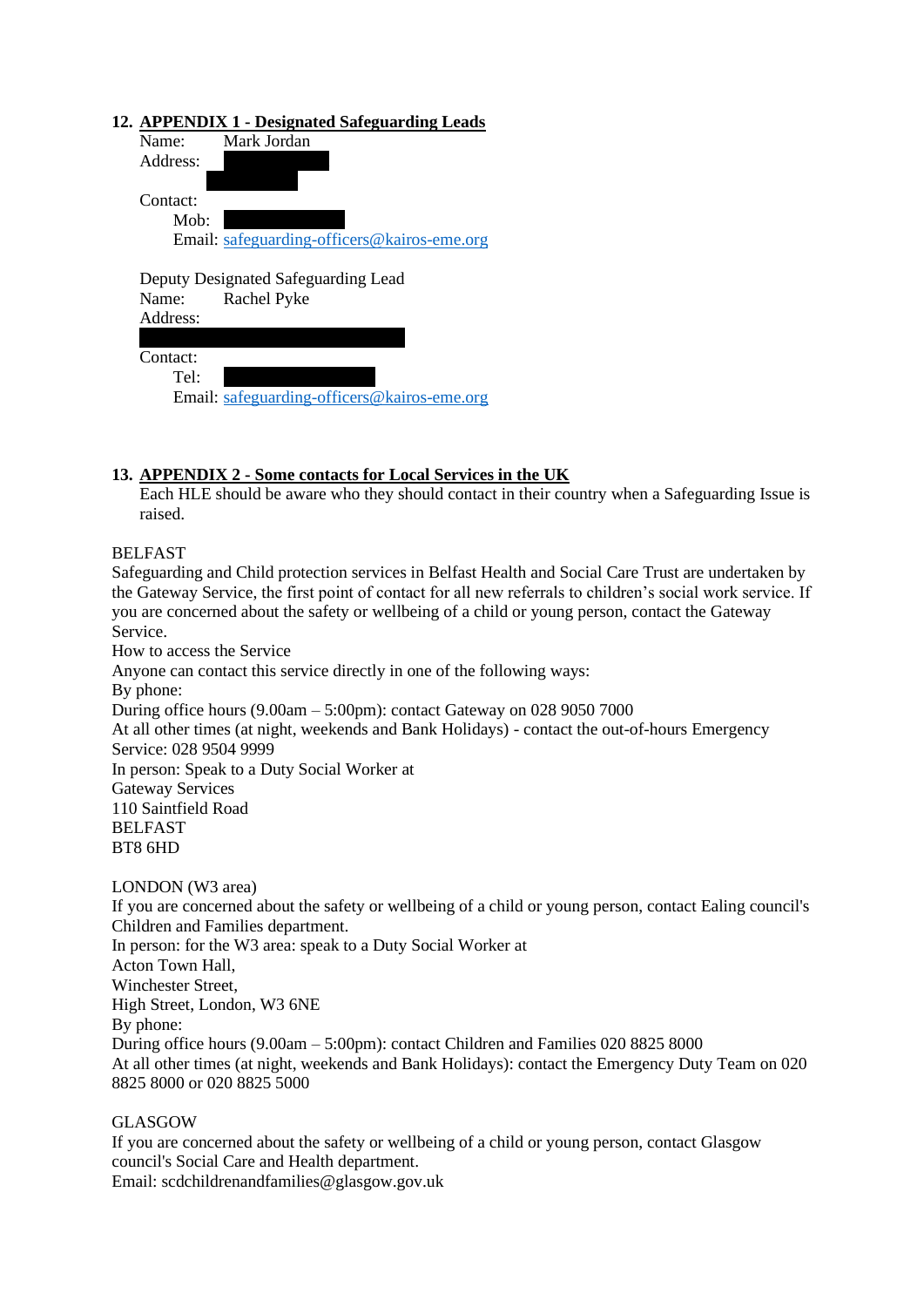By phone: During office hours (9.00am – 5:00pm): contact 0141 287 0555 At all other times (at night, weekends and Bank Holidays): Outwith Office Hours Phone 0300 343 1505

## <span id="page-13-0"></span>**14. APPENDIX 3 - Useful Resources for events in the UK or issues outside of events**

#### **NSPCC (UK-wide)**

The UK's leading charity specialising in child protection and the prevention of cruelty to children. Provides information and advice to adults.

Weston House 42 Curtain Road London EC2A 3NH

If you are worried about a child or need advice, contact their free 24/7 adult helpline. Tel: 0808 800 5000 Email: help@nspcc.org.uk Website: www.nspcc.org.uk (general public) www.nspcc.org.uk/inform (professionals)

## **ThirtyOne:Eight**

ThirtyOne:Eight has a 24-hour helpline offering advice and support to both adults and young people, Tel: [0303 003 11 11](tel:03030031111) Website:<https://thirtyoneeight.org/>

#### **ChildLine (UK-wide)**

Counselling service for young people up to 18, who can contact the service with any problem, such as bullying, exam stress, family problems etc. Tel: 0800 1111 Website: www.childline.org.uk

# <span id="page-13-1"></span>**15. APPENDIX 4 - Other contacts**

Disclosure and Barring Service

An individual or organization has a duty to refer if it is a provider of "regulated activity". "Regulated activity" is a term defined in law. It depends on the nature and/or frequency of activities, or whether activities take place overnight. For a full definition, see: [https://www.gov.uk/government/uploads/system/uploads/attachment\\_data/file/249435/dbs](https://www.gov.uk/government/uploads/system/uploads/attachment_data/file/249435/dbs-factsheet-regulated-activity-children.pdf)[factsheet-regulated-activity-children.pdf](https://www.gov.uk/government/uploads/system/uploads/attachment_data/file/249435/dbs-factsheet-regulated-activity-children.pdf)

Referrals and barring:

by post:

DBS referrals and barring PO Box 181 Darlington DL1 9FA Email: dbsdispatch@dbs.gsi.gov.uk Telephone: 01325 953 795

"We cannot guarantee the security of information until it is in our possession, and will not take responsibility for such information until we receive it. For this reason we recommend sending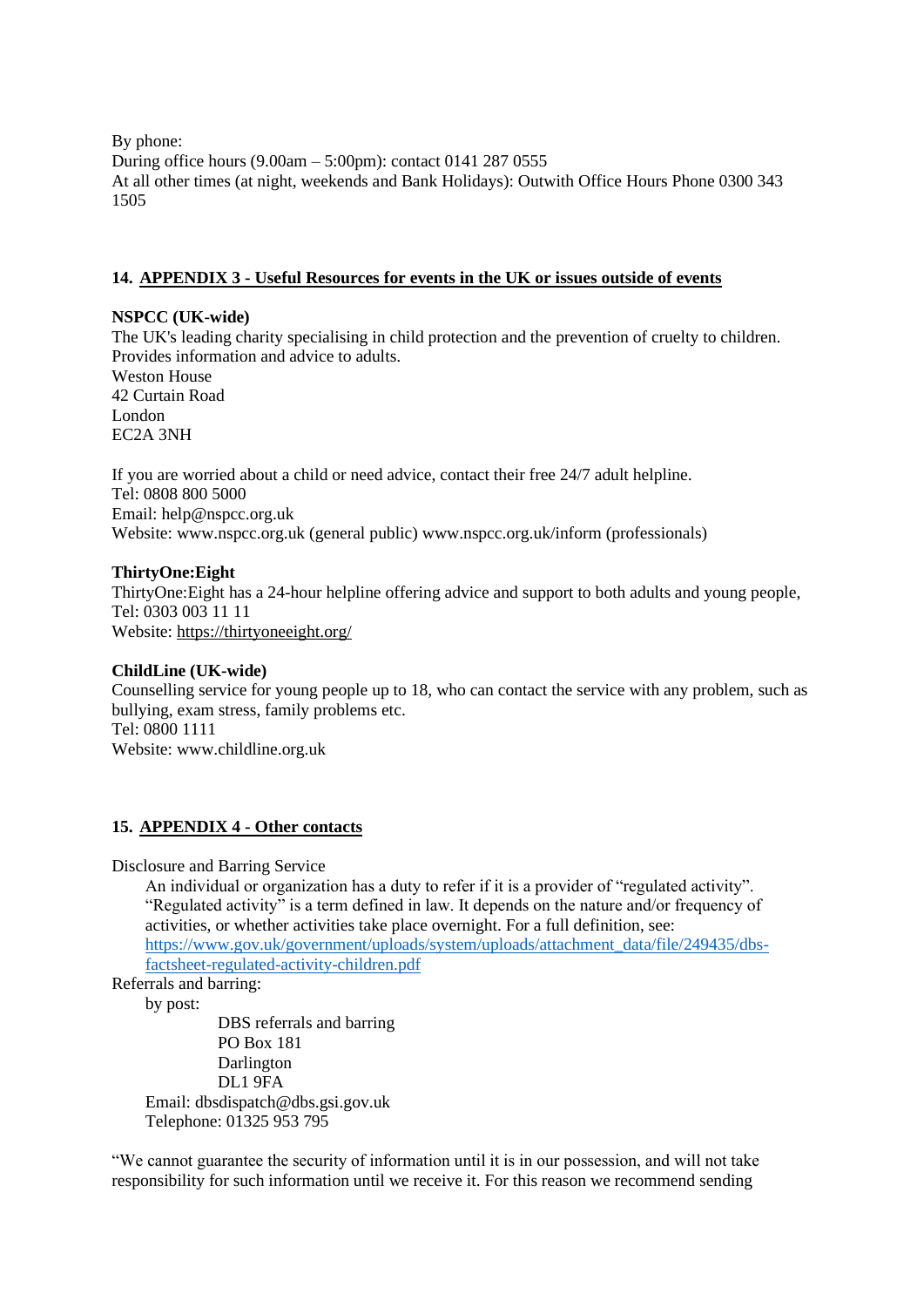referrals and related information by registered post. However, queries and other items less than 10MB in size can be emailed to us." (Quote from DBS website)

#### <span id="page-14-0"></span>**16. APPENDIX 5 - Reporting a 'Serious Incident' to the Charity Commission**

This is in connection to events that are run by EOT directly. The Charity Commission has a statutory function (in accordance with the Charities Act 2006) to identify any misconduct or mismanagement in the administration of charities.

Under Charity Commission regulations, a Serious Incident occurs where a result has, or could, entail a significant loss of funds or a significant risk to the charity's property, work, beneficiaries or reputation. It should be reported as soon as possible. As far as allegations of abuse are concerned Charity Commission guidance states:

'You (the place of worship or organisation) should report this if any one or more of the following occur:

There has been an incident where the beneficiaries of your charity have been or are being abused or mistreated whiles under the care of your charity or by someone connected with your charity such as a trustee, member of staff or volunteer.

There has been an incident where someone has been abused or mistreated and this is connected with the activities of the charity.

Allegations have been made that such an incident may have happened regardless of when the alleged abuse or mistreatment took place

You have grounds to suspect that such an incident may have occurred.'

The Charity Commission states that these are 'zero tolerance' issues which would always be investigated by them. Serious incidents also include not having adequate safeguarding policies in place and failure to carry out Disclosure checks on workers and trustees (where legally possible); in summary, anything that could affect the good reputation of the charity.

Those charities whose incomes exceed £25,000 must declare all Serious Incidents as part of their Annual Returns. Failure in the latter respect also signifies failure regarding the charity's legal obligations.

Charities can make a report in the following ways:

Writing to Charity Commission Direct, PO Box 1227, Liverpool L69 3UG Telephoning 0845 300 0218 Emailing RSI@charitycommission.gsi.gov.uk

The guidance and further information can be found on the charity Commission website: [www.charitycommission.gov.uk](http://www.charitycommission.gov.uk/)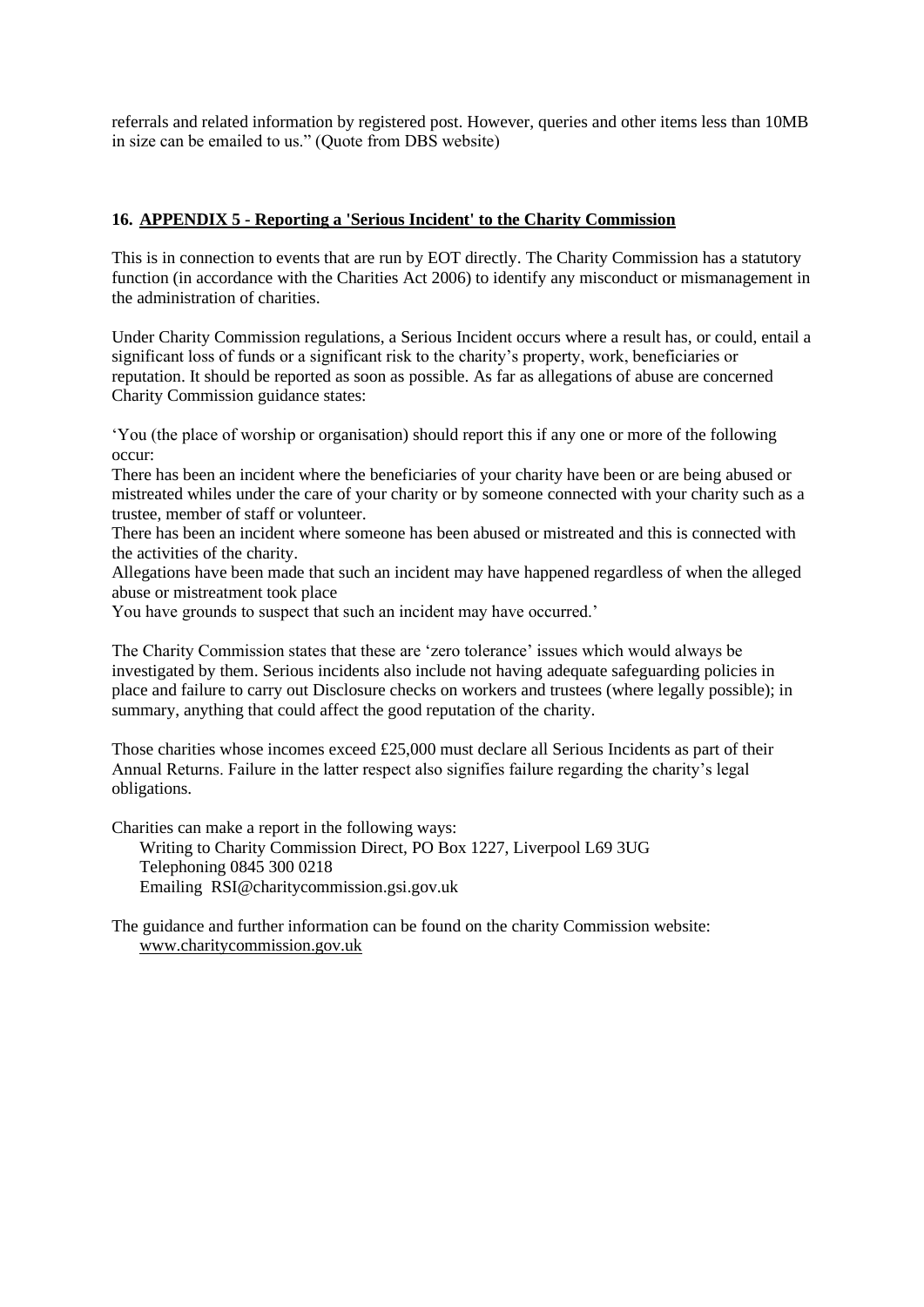## <span id="page-15-0"></span>**16. APPENDIX 6 - Declaration by worker from abroad applying to serve on a Kairos Programme**

This form can be used when we are unable to perform a background check. Whether in your present country of residence or elsewhere:

- have you ever been investigated in respect of or charged with or convicted of a criminal offence?
- or have you ever been the subject of a court order 'binding you over to keep the peace' (to not do specific behaviours)
- or have you ever been subject to criminal proceedings in which the court has found the charge or charges against you to have been proved
- but in respect of which the Probation Act (or any foreign equivalent thereof) has been applied, or are you at present subject to any criminal charges or criminal investigation?

| $\Box$ Yes | $\Box$ No |  | (If yes to any of the above give details on separate sheet) |
|------------|-----------|--|-------------------------------------------------------------|
|------------|-----------|--|-------------------------------------------------------------|

2. Have you ever committed any criminal act or been engaged in any criminal conduct for which you have not been prosecuted, whether in your present country of residence or elsewhere?

| $\Box$ Yes | $\Box$ No | (If yes to any of the above give details on separate sheet) |
|------------|-----------|-------------------------------------------------------------|
|            |           |                                                             |

3. Has any court in your present or any other jurisdiction ever found you liable for a civil offence?

| $\Box$ Yes | $\Box$ No | (If yes to any of the above give details on separate sheet) |  |  |
|------------|-----------|-------------------------------------------------------------|--|--|
|------------|-----------|-------------------------------------------------------------|--|--|

4. Have you been placed on a sex offenders' register in your present or any other jurisdiction?

| $\Box$ Yes | $\Box$ No | (If yes to any of the above give details on separate sheet) |
|------------|-----------|-------------------------------------------------------------|
|            |           |                                                             |

I the undersigned, who have applied to serve as:

 $|$  (office/position for which you are

applying)

do hereby certify and warrant that in completing this form and in furnishing all the information contained herein or attached hereto, I am doing so in good faith and I further certify and warrant that all such information is true and accurate and constitutes a full disclosure of all material facts known to me.

Signed

Full name (BLOCK CAPITALS)

Date

When completed and signed, return this form to Mark Jordan – [mark.jordan@kairos-eme.org](mailto:mark.jordan@kairos-eme.org)